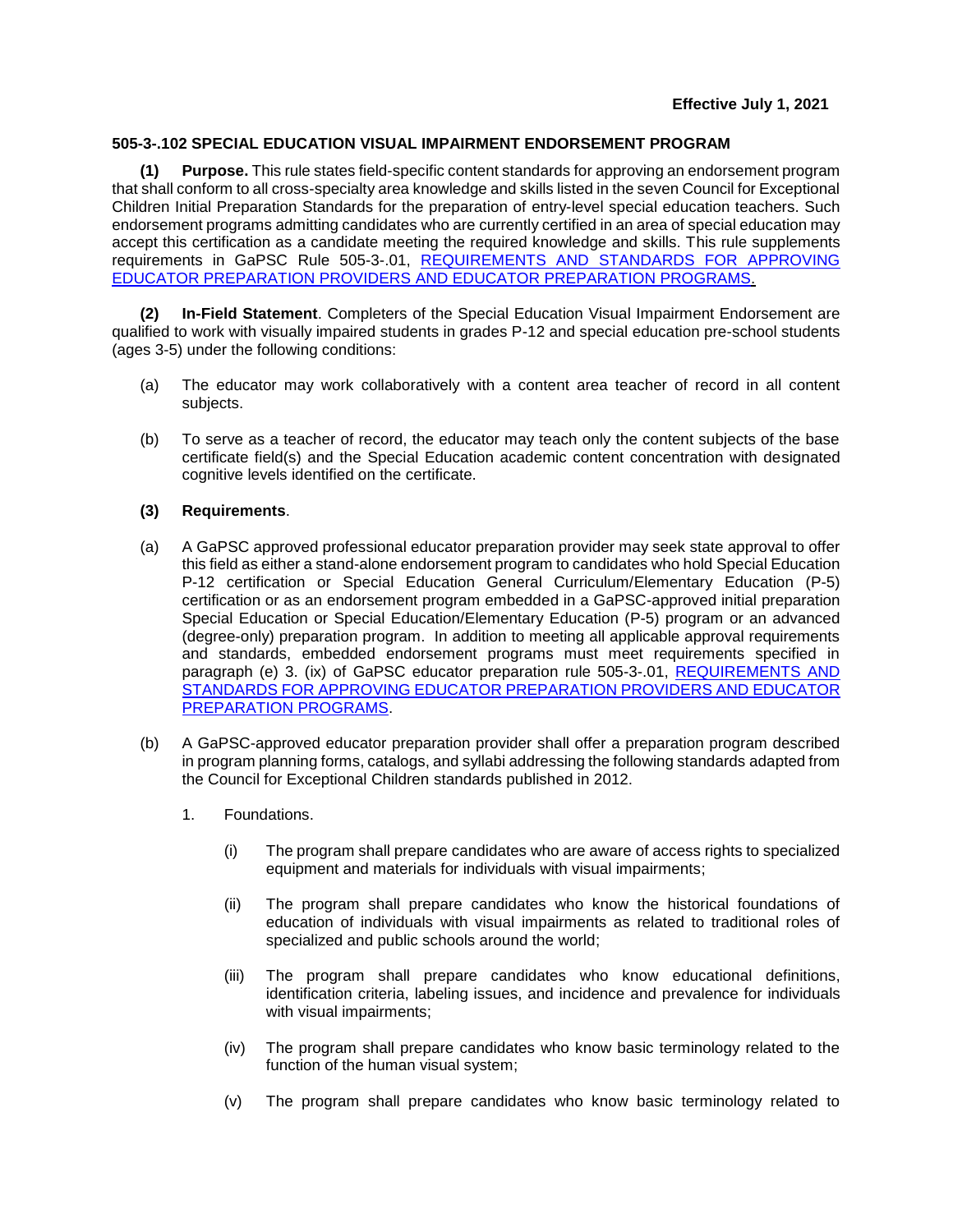diseases and disorders for the human visual system;

- (vi) The program shall prepare candidates who can articulate an instructional philosophy that responds to the specific implications of visual impairment within the general curriculum; and
- (vii) The program shall prepare candidates who can articulate a professional philosophy that draws on specialized knowledge of visual impairment within the continuum instructional options.
- 2. Development and Characteristics of Learners.
	- (i) The program shall prepare candidates who understand the development of the human visual system;
	- (ii) The program shall prepare candidates who understand the development of secondary senses when vision is impaired;
	- (iii) The program shall prepare candidates who understand the effects of visual impairment on human development;
	- (iv) The program shall prepare candidates who help families and other team members understand the impact of visual impairment on learning and experience;
	- (v) The program shall prepare candidates who understand the impact of visual impairment on learning and experience;
	- (vi) The program shall prepare candidates who understand psychosocial aspects of visual impairment; and
	- (vii) The program shall prepare candidates who select and develop teaching strategies addressing age, visual impairment and visual prognosis.
- 3. Individual Learning Differences.
	- (i) The program shall prepare candidates who understand the effects of visual impairment on receptive and expressive literacy and communication;
	- (ii) The program shall prepare candidates who use strategies to address the effects of visual impairment on the family and the reciprocal impact on the individuals' selfesteem;
	- (iii) The program shall prepare candidates to address the loss of incidental learning and the development of concepts and lexicon as related to incidental learning; and
	- (iv) The program shall prepare candidates who select, adapt and use instructional strategies to address the impact of additional exceptionalities.
- 4. Instructional Strategies.
	- (i) The program shall prepare candidates who know effective strategies for teaching new concepts;
	- (ii) The program shall prepare candidates who know effective strategies for teaching sensory efficiency skills and use of print adaptations, optical devices, and non-optical devices;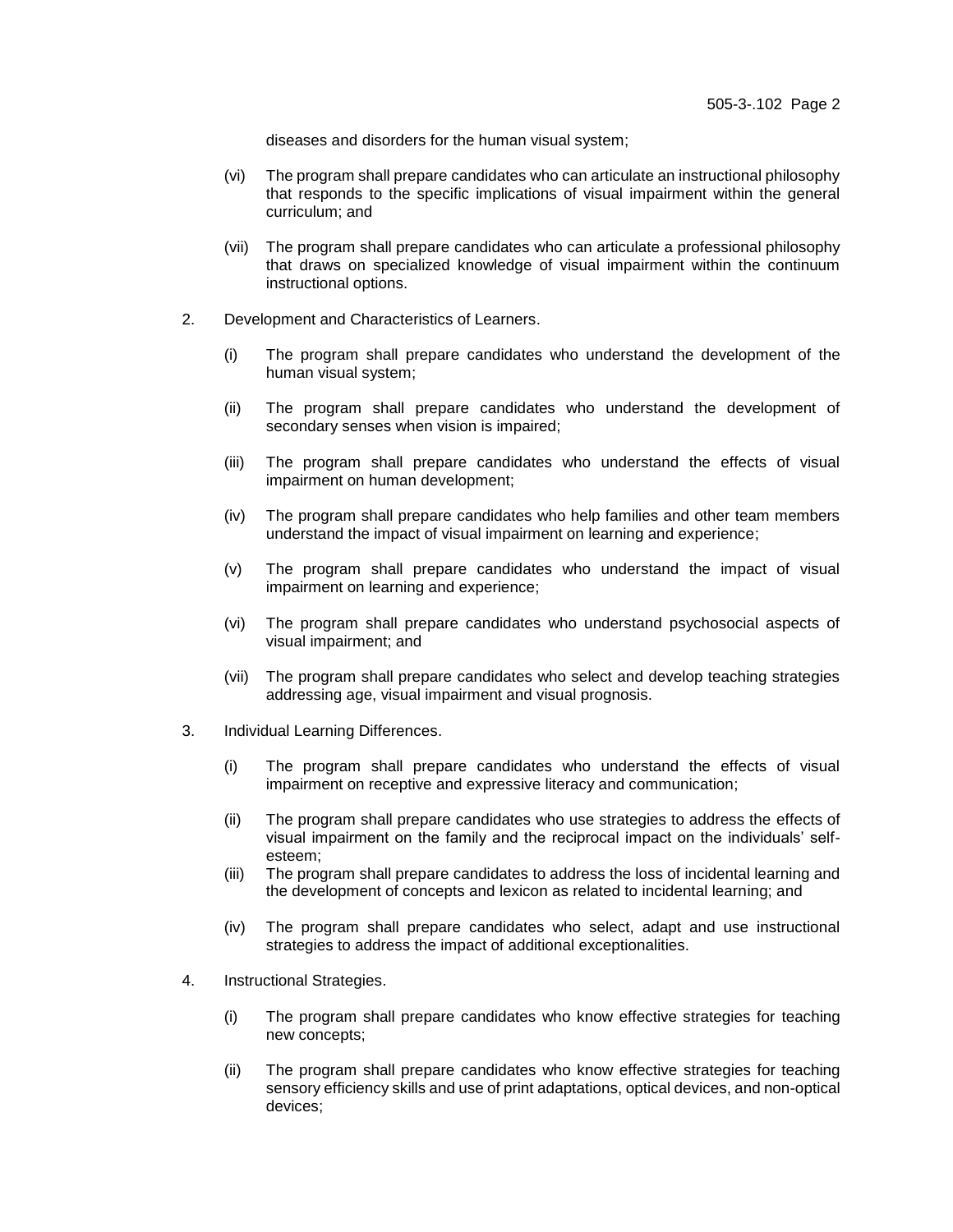- (iii) The program shall prepare candidates who know effective strategies for teaching organization and study skills;
- (iv) The program shall prepare candidates who know effective strategies for teaching tactual perceptual skills;
- (v) The program shall prepare candidates who know effective strategies for teaching adapted physical and recreational skills;
- (vi) The program shall prepare candidates who know effective strategies for teaching social, independent living, and functional life skills;
- (vii) The program shall prepare candidates who know effective strategies for teaching career-vocational skills and providing vocational counseling;
- (viii) The program shall prepare candidates who know effective strategies to prepare individuals with progressive eye conditions to achieve a positive transition to alternative skills;
- (ix) The program shall prepare candidates who know effective techniques for teaching human sexuality;
- (x) The program shall prepare candidates who select and adapt materials in appropriate Braille code, accessible print, and other formats;
- (xi) The program shall prepare candidates who use braillewriter, slate and stylus, and computer technology to produce Braille materials and other related adapted and assistive technologies;
- (xii) The program shall prepare candidates who can teach the use of the abacus, talking calculator, tactile graphics, and adapted science equipment and other related adapted and assistive technologies;
- (xiii) The program shall prepare candidates who know strategies to prepare individuals for human guide and pre-cane orientation and mobility screening and instruction; and
- (xiv) The program shall prepare candidates who can teach literacy skills to individuals who have vision loss as well as other disabilities.
- 5. Learning Environments/Socials Interactions.
	- (i) The program shall prepare candidates who know techniques of classroom organization to accommodate materials, equipment, and technology for vision loss and other disabilities;
	- (ii) The program shall prepare candidates who know the importance of role models with visual impairments;
	- (iii) The program shall prepare candidates who design multisensory learning environments that encourage active participation in group and individual activities; and
	- (iv) The program shall prepare candidates who provide access to incidental learning experiences.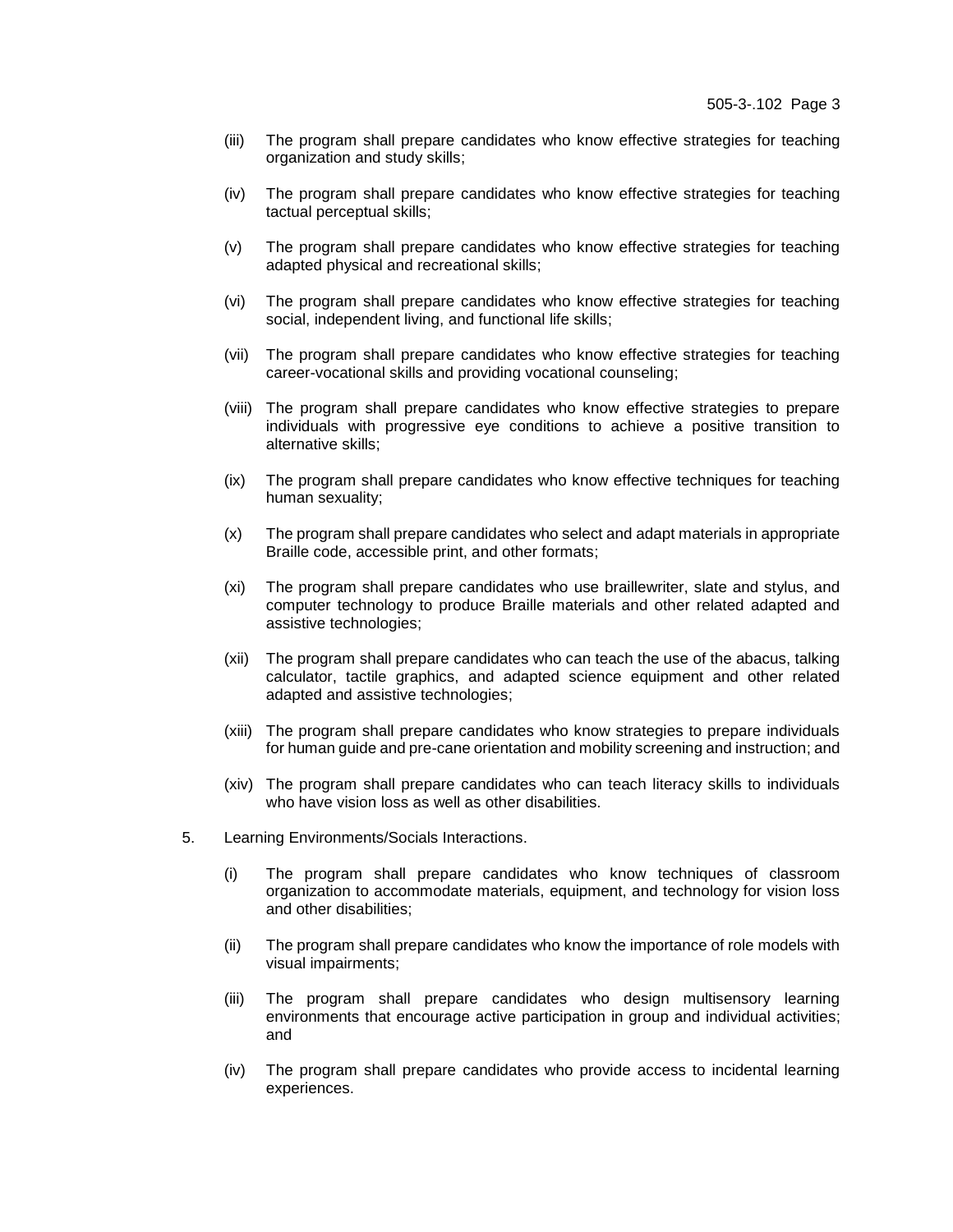- 6. Language.
	- (i) The program shall prepare candidates who know strategies for responding and understanding the implications of nonverbal communication as a substructure of language;
	- (ii) The program shall prepare candidates who know strategies for teaching listening and compensatory auditory skills; and
	- (iii) The program shall prepare candidates who know strategies for teaching communication through technology and adaptations specific to visual impairments.
- 7. Instructional Planning.
	- (i) The program shall prepare candidates who understand the relationship among assessment, development of individualized education program, and placement as they affect vision-related services;
	- (ii) The program shall prepare candidates who select and use technologies to accomplish instructional objectives;
	- (iii) The program shall prepare candidates who sequence, implement, and evaluate learning objectives based on the expanded core curriculum for individuals with visual impairments;
	- (iv) The program shall prepare candidates who obtain and organize specialized materials to implement instructional goals; and
	- (v) The program shall prepare candidates who integrate the individualized health care plan into daily programming.
- 8. Assessment.
	- (i) The program shall prepare candidates who know specialized terminology used in assessing individuals with visual impairments;
	- (ii) The program shall prepare candidates who know alternative assessment techniques for individuals with visual impairments;
	- (iii) The program shall prepare candidates who administer and interpret vision-related assessments;
	- (iv) The program shall prepare candidates who use functional evaluations related to the expanded core curriculum;
	- (v) The program shall prepare candidates who select, adapt, and use assessment information when tests are not validated on individuals with visual impairments;
	- (vi) The program shall prepare candidates who participate in the standardization process for local and state assessments; and
	- (vii) The program shall prepare candidates who interpret and apply background information and family history related to the individual's visual status.
- 9. Professional and Ethical Practice.